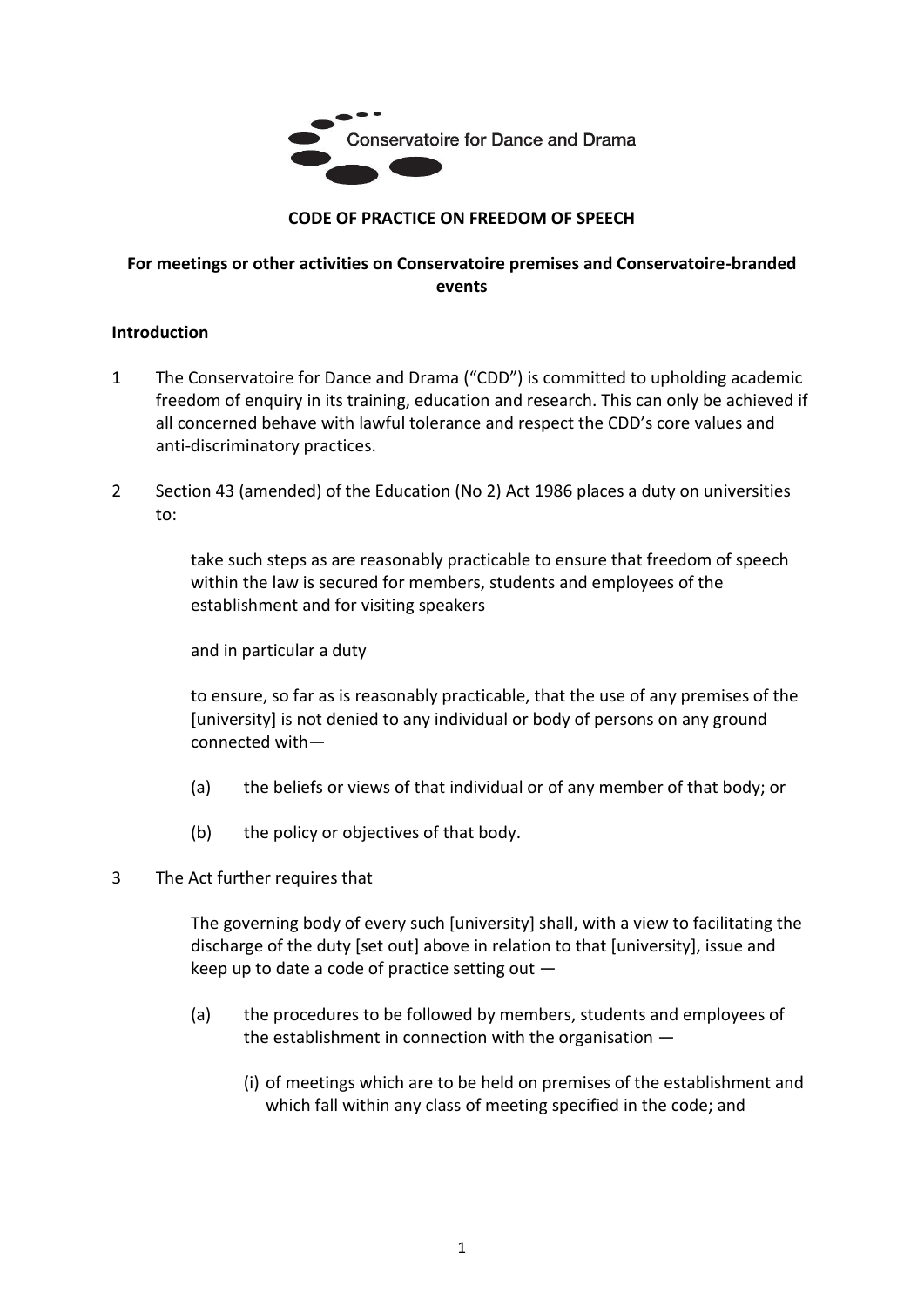- (ii) of other activities which are to take place on those premises and which fall within any class of activity so specified; and
- (b) the conduct required of such persons in connection with any such meeting or activity.
- 4 This policy applies only to the operations of the committees and the administration of the CDD, or to specifically Conservatoire-branded events. This Code of Practice is issued to enable the CDD to discharge its duties in relation to freedom of speech within the law. This includes having due regard to the need to prevent people from being drawn into terrorism under Section 26 of the Counter-Terrorism and Security Act 2015. The CDD also ensures that the Conservatoire schools have in place a relevant code of practice on Freedom of Speech in fulfilment of its duties relating to freedom of speech under the Education (No. 2) Act 1986 Section 43 (amended) with regard to the higher education activities of the school.
- 5 The Chief Operating Officer and Registrar or his delegate will have oversight of the operation of this Code and its review.
- 6 The Board of Governors of the CDD approved this Code of Practice at its meeting on 13 July 2016.

## **Scope and purpose**

- 7 Within the scope of the activities that is set out in paragraph 4, this Code of Practice applies to all staff of the CDD or the Conservatoire schools and students registered with the Conservatoire, including visiting professionals, and to any other person in attendance at any meeting or other function which has been duly authorised to take place under this code of practice.
- 8 The procedures described below and attached in Appendix 1 exist to:
	- (a) specify arrangements for the management of meetings and other functions on Conservatoire premises which are not an integral part of the normal artistic, academic and/or administrative business of the Conservatoire;
	- (b) identify reasonably practicable steps that must be taken to ensure that freedom of speech within the law is secured for members of the Conservatoire and for visiting speakers.
	- (c) specify arrangements for Conservatoire-branded events involving external speakers and taking place outside the premises of the Conservatoire, which shall include Conservatoire-branded events taking place on the premises of Conservatoire schools.
- 9 The Conservatoire does not intend to deny use of its premises to any person or group seeking to host an event within the scope of the law on any ground connected with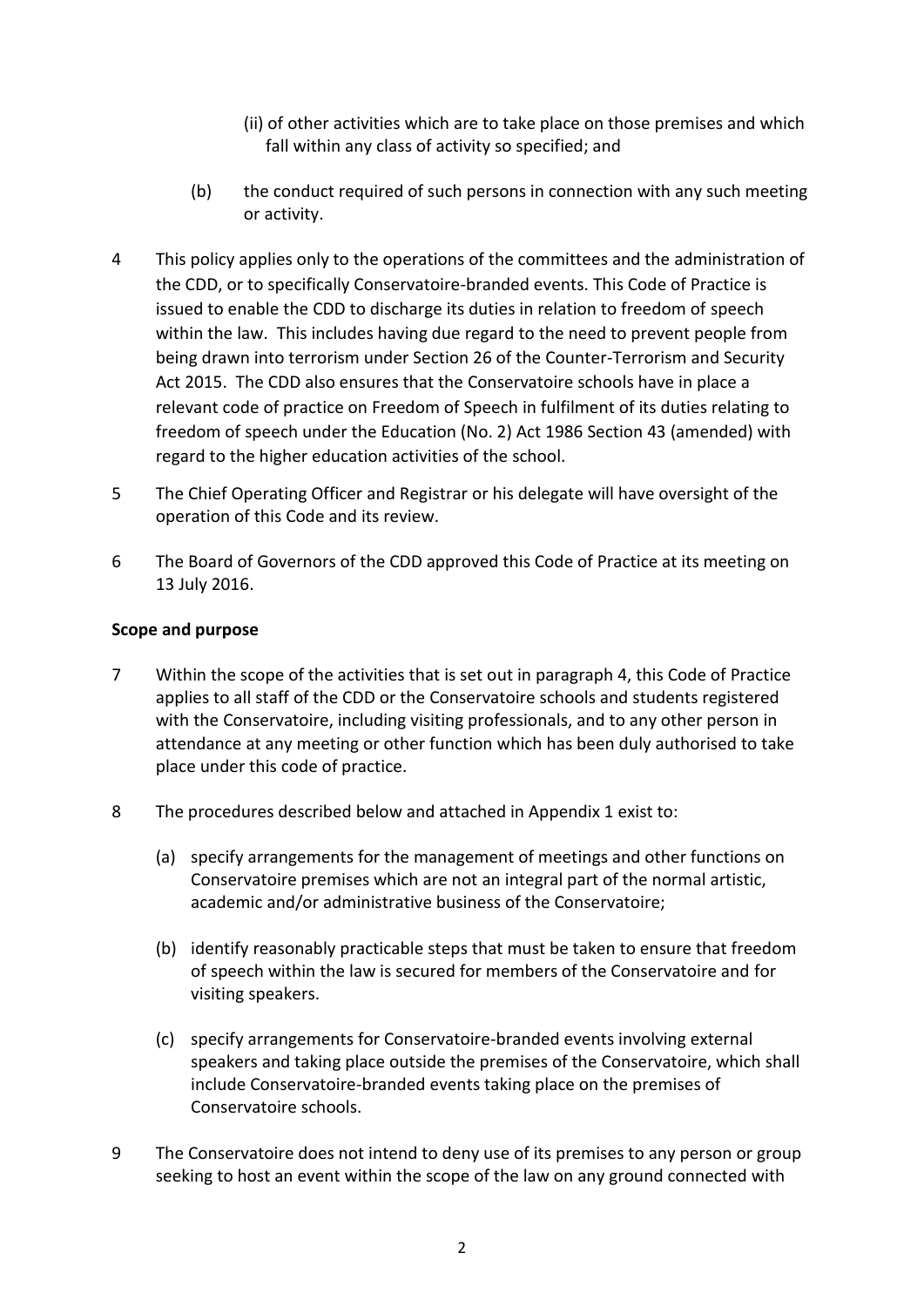the belief or views of that person or member of that body.

- 10 At the discretion of the Director of Finance and where this is otherwise allowable, permission may be given for the Conservatoire's accommodation to be hired by #outside persons or organisations, including permission for meetings or events to be attended by members of the public. Where such permission is granted, the outside person or body must provide the information outlined in Appendix 1 and, if required, complete an appropriate risk assessment prior to any booking being confirmed. The outside person or body must also meet any additional costs associated with managing any risks to the Conservatoire represented by the booking.
- 11 Members of the Conservatoire and other persons attending meetings or events on the premises must behave in a lawful manner.
- 12 In the case of meetings or functions that come within the provisions of this Code of Practice (see paragraph 8) and are organised by members of staff or students of the Conservatoire, the names of visiting speakers must be approved by the Conservatoire prior to invitation.

#### **Arrangements and procedures**

- 13 **Staff.** When a member of staff of the Conservatoire, or a member of staff of a Conservatoire school wishes to hold a meeting or function which falls within the scope of paragraph 4, a written request must be made to the Academic Registrar. Requests should be made as far as possible in advance of the projected meeting date, and not less than three weeks in advance. Requests should provide the information outlined in Appendix 1.
- 14 **Students:** When a registered student of the Conservatoire wishes to host an event that falls within the scope of paragraph 4, a written request should be made to Academic Registrar. Requests should be made as far as possible in advance of the projected meeting date, and not less than three weeks in advance. Requests should provide the information outlined in Appendix 1.
- 15 A risk assessment of the event should accompany the request, using the guidance in Appendix 2 and will be reviewed by the relevant senior member of staff receiving the request. The staff member or student making the request should indicate whether an event is likely to give rise to difficulties in relation to freedom of speech, or to the safety of the speaker or others within the audience. This will inform any judgment concerning whether permission to host an event is given.
- 16 The relevant senior member of staff will review the proposed request and risk assessment and reach a judgment. They may seek further information in relation to the request, including consulting other members of the senior management team and, where appropriate, referring to the Chief Operating Officer and Registrar. In the light of the risk assessment the designated senior manager may determine to postpone or cancel an external event, or to set any other reasonable conditions (including but not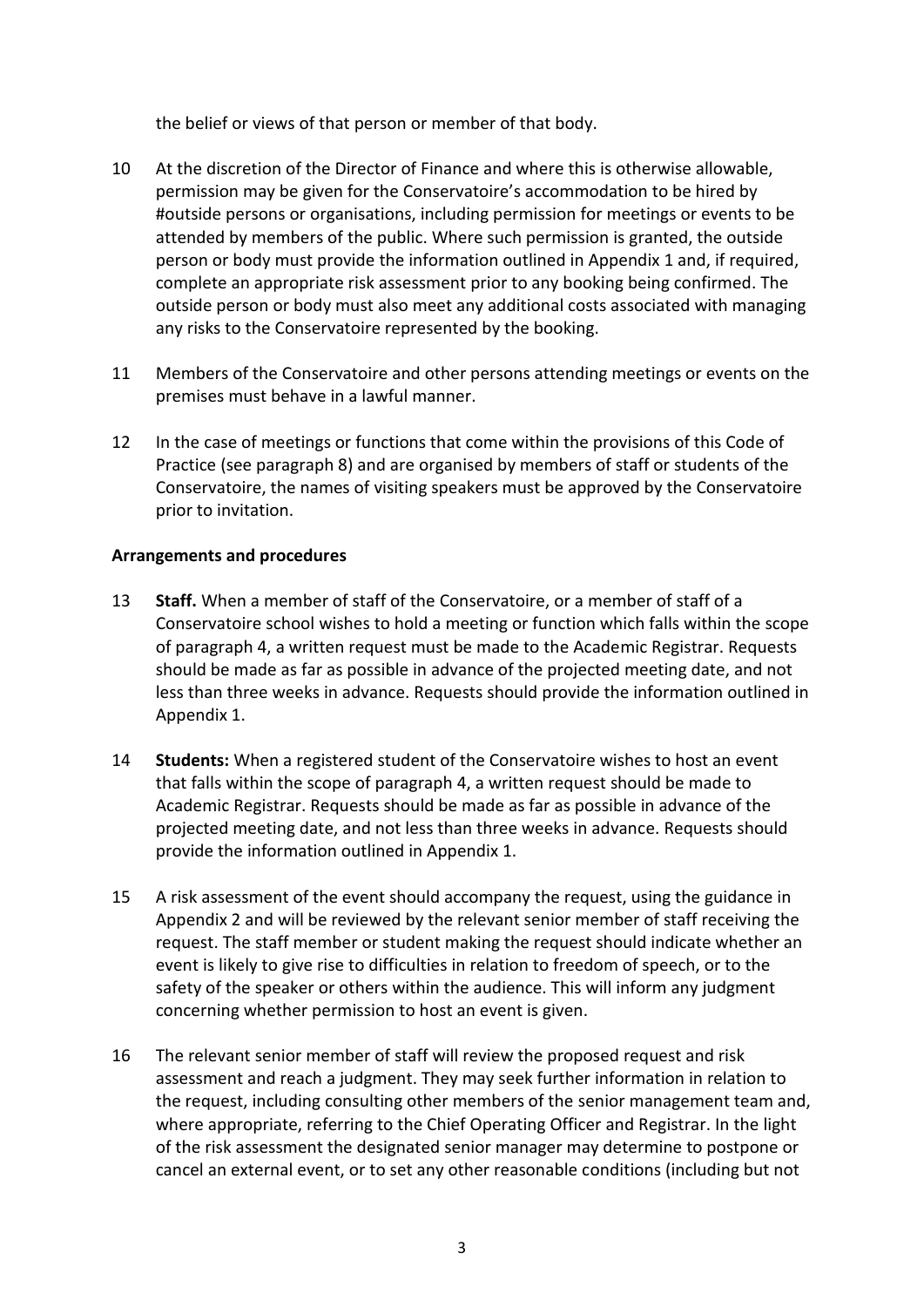limited to security arrangements necessary, restrictions on external attendance, and the time the event must end) on any event which is permitted to take place.

- 17 Prior to receiving approval, events may not be advertised without the express permission, in writing, of the Chief Operating Officer and Registrar or her/his nominee.
- 18 Any decision about whether the event may take place will be communicated to the organiser usually within a fortnight of receiving the request.
- 19 Where a member of staff of the Conservatoire or a Conservatoire school or a student registered with the Conservatoire has made a request to book accommodation or host an event and is aggrieved by the decision taken, they may make an appeal to the Chief Operating Officer and Registrar. Such an appeal will be heard by the Chief Operating Officer and Registrar or his nominee as soon as is reasonably practicable. The Chief Operating Officer and Registrar's ruling shall be final. External organisations have no right of appeal.
- 20 In considering appeals, the Chief Operating Officer and Registrar may seek the advice of a freedom of speech panel which will normally comprise:

Another member of the Senior Management Team not involved in the operational assessment of this policy or a Principal of a Conservatoire school Two additional members of staff of a Conservatoire School, normally to be members of the CDD Academic Board The Student Governor

and may conduct its business through a face-to-face meeting; through teleconference or video-conference; or by correspondence.

21 Members of the freedom of speech panel for each case should not include individuals who have been involved in determining whether or not an event may proceed before it reaches the appeal stage.

## **General Conditions**

- 22 Infringements of or departures from this Code of Practice by members of the Conservatoire may render those responsible subject to disciplinary proceedings under the relevant regulations and policies of their Conservatoire school. Additionally, if any such actions involve breaches of the law, the Conservatoire will be ready to assist the prosecuting authorities to implement the processes of law.
- 23 Any sharing of information with third parties relating to external speakers, speaker requests or the use of premises by groups and speakers, must be authorised by the Chief Operating Officer and Registrar.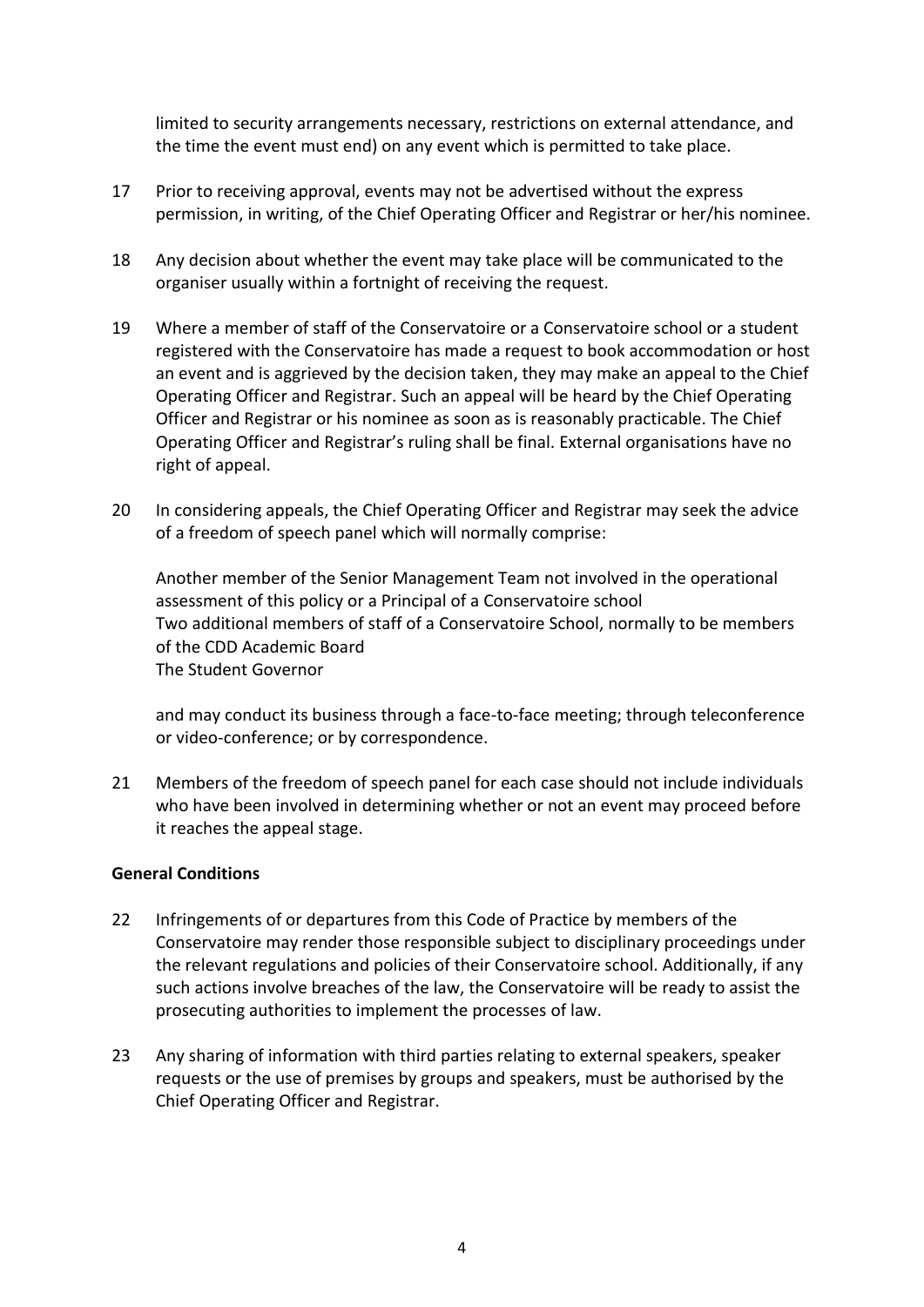- 24 Nothing in this Code of Practice shall detract from the responsibility and duty of a chair or organiser to ensure as far as reasonably practicable that the provisions of Section 43 of the Education (No 2) Act 1986 are complied with.
- 25 Nothing in this Code of Practice shall prevent a senior officer of the CDD from taking such steps as may be necessary at any time to ensure the safety of staff of the CDD or other persons, or to safeguard the premises and property of the CDD or one of the Conservatoire schools.

[Approved CDD Board of Governors July 2016]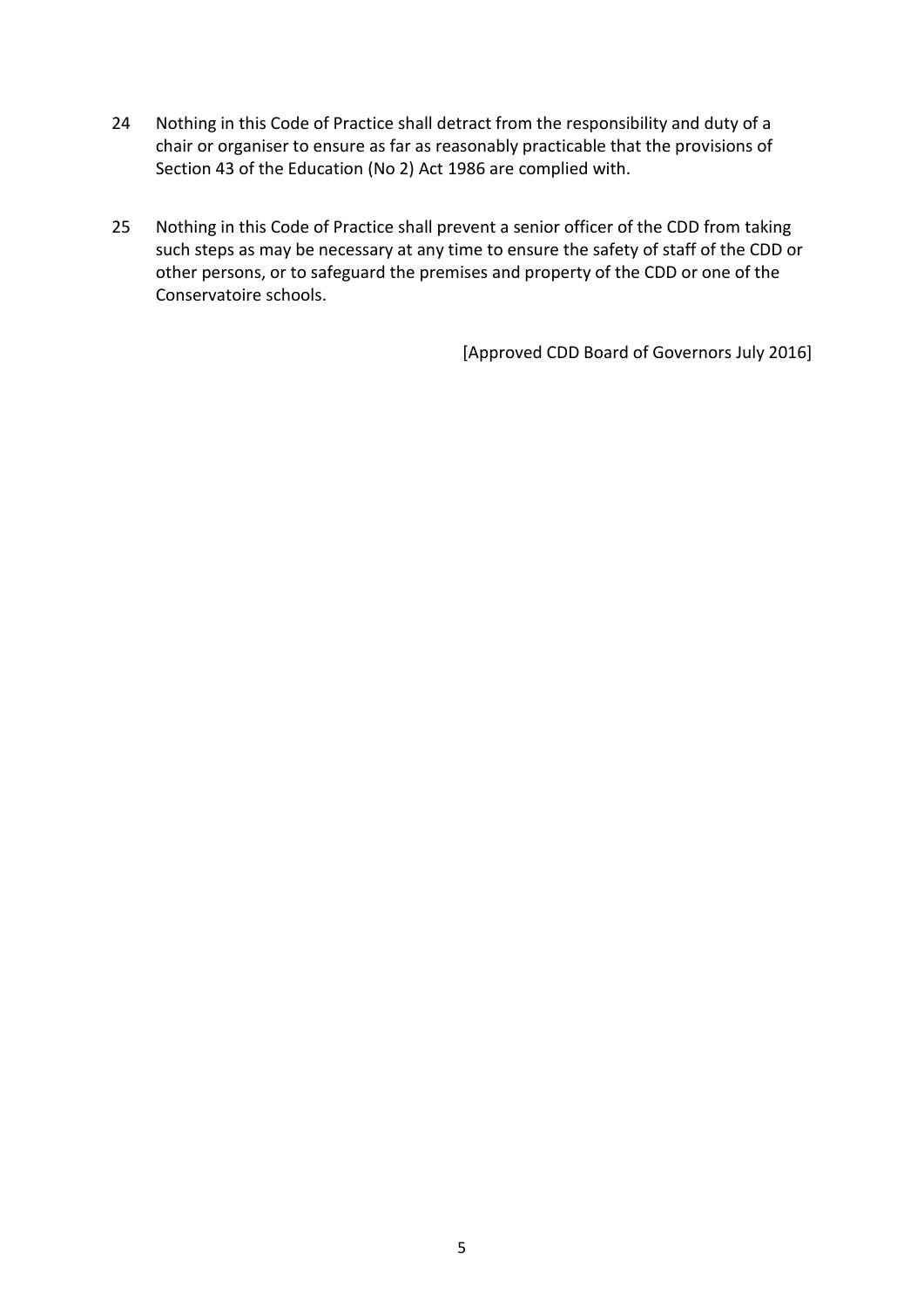#### **Appendix 1: External Speaker Request Form**

Where an external speaker or function outside of the normal artistic, academic and administrative business of the Conservatoire, takes place on Conservatoire premises or on external premises in the Conservatoire's name, the information below must be provided to the relevant designated officer at least **three weeks in advance.**

Designated officers:

| <b>Staff Events:</b>   | Academic Registrar  |
|------------------------|---------------------|
| <b>Student Events:</b> | Academic Registrar  |
| <b>External Hires:</b> | Director of Finance |

Information required:

- i. Date, time and exact place of the meeting or function, including precise timing on expected arrival and departure of speakers.
- ii. Name of any speaker(s) or likely alternative speaker(s).
- iii. Subject/nature of the meeting.
- iv. Draft copy of any proposed notice, leaflet or other advertising material.
- v. Name, address, email address and telephone number of the person organising the meeting or function and their status within the organising group
- vi. Whether the audience will include persons who are neither members of staff of the CDD nor members of staff or students of a Conservatoire school, and whether the event is open to the general public.
- vii. Details of any circumstances that give rise to concern about possible disturbance which could be caused at the meeting or have an impact on the speaker's ability to enter or leave the premises.
- viii.Arrangements for chairing the meeting or function.
- ix. Whether the speaker has been refused permission to speak at the CDD in the past.
- x. Whether the speaker is known to be controversial in relation to reputation, political views or religious views (this is not an exhaustive list).
- xi. Whether the speaker is likely to attract high media attention.
- xii. Outcome of the risk assessment (see Appendix 2).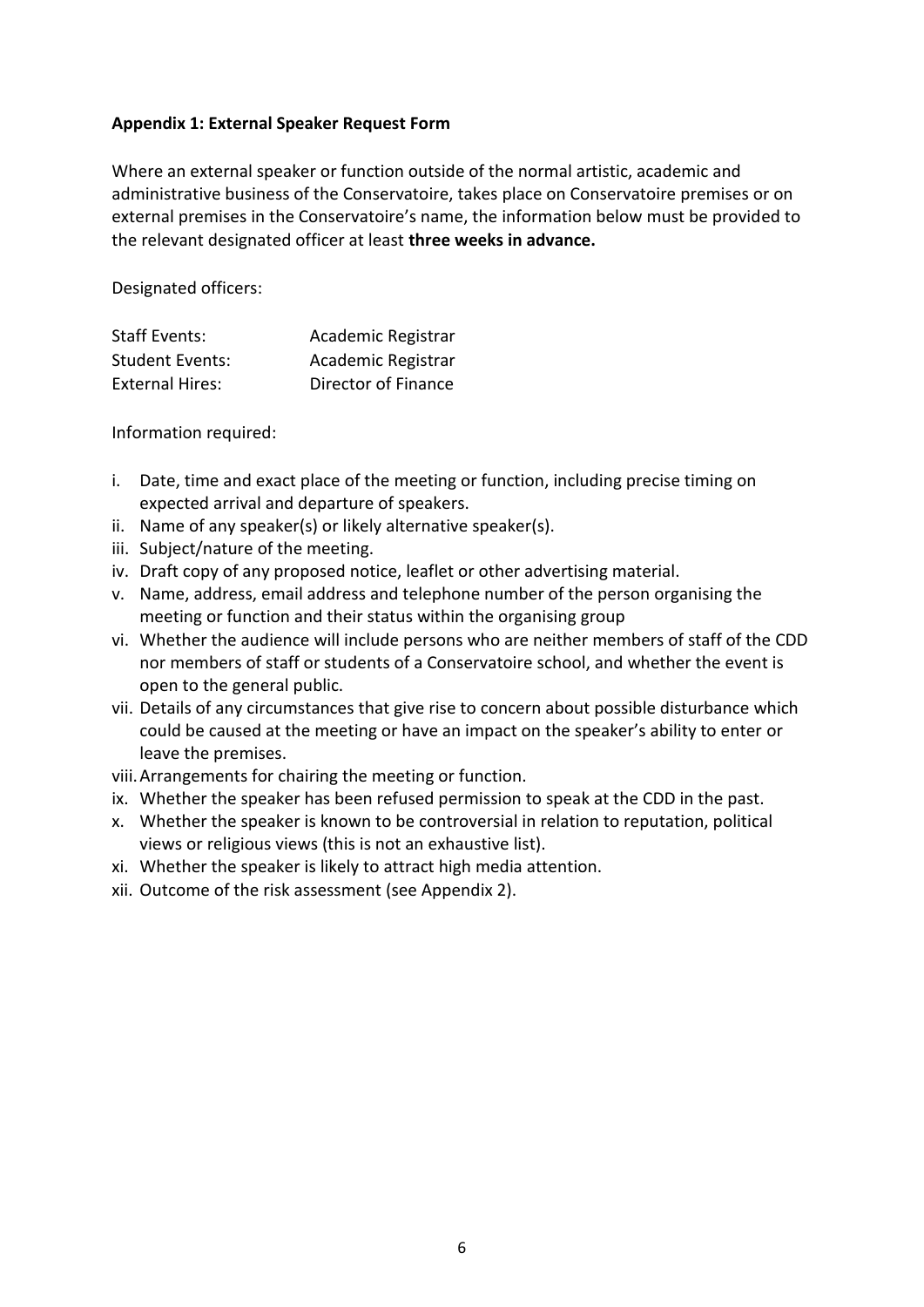# **Appendix 2: Risk assessment for external speakers**

| How to calculate your risk assessment <sup>1</sup> |  |  |  |
|----------------------------------------------------|--|--|--|
|----------------------------------------------------|--|--|--|

| <b>Risk Level</b>                | <b>Rating Description</b>                                                                                                                                                                                                                                                                                                                                                                                                                                                                                                                                                                                                                                                   |
|----------------------------------|-----------------------------------------------------------------------------------------------------------------------------------------------------------------------------------------------------------------------------------------------------------------------------------------------------------------------------------------------------------------------------------------------------------------------------------------------------------------------------------------------------------------------------------------------------------------------------------------------------------------------------------------------------------------------------|
| Low<br>$\mathbf{1}$              | The speaker or guest is a known expert in their field and is not known to be<br>controversial, or to hold controversial views. His/her presence on CDD<br>premises or at a CDD-branded event is not likely to be regarded as<br>provocative in any way. The topic of the talk is not controversial nor is it likely<br>to be regarded as offensive by anyone. Access to the event is limited to CDD<br>staff, and Conservatoire school students and staff only.                                                                                                                                                                                                             |
| Acceptable<br>2                  | The speaker or guest may hold a strong position on their topic but this would<br>not be regarded as controversial. The speaker / guest may not have a publicly<br>established reputation in their field. The talk is not likely to be regarded as<br>controversial. It is very unlikely to attract adverse media attention or require<br>staff or security presence. Attendance may be high but the event is open to<br>CDD staff, and Conservatoire school students and staff only.                                                                                                                                                                                        |
| <b>Moderate</b><br>$3 - 4$       | The speaker and/or topic may be uncontroversial but the event is open to<br>persons other than CDD staff and/or Conservatoire school students and staff,<br>including the general public and high numbers are likely to attend. The topic<br>may be regarded by some as controversial and this could be a cause for<br>concern even if attendance is likely to be low. There may be a need for some<br>security presence. The event is being held at an external venue                                                                                                                                                                                                      |
| <b>Substantial</b><br>6          | The speaker /guest and/or topic are controversial. There may be adverse<br>media attention and a member of staff should attend or security<br>arrangements be made. The speaker has been refused permission to speak at<br>another institution before. Attendance at the event will be high and is open to<br>persons other than CDD staff and/or Conservatoire school students and staff.<br>The event is being held at an external venue.                                                                                                                                                                                                                                 |
| <b>Extreme</b><br>$\overline{9}$ | The speaker/guest and or topic are highly controversial and will definitely<br>attract adverse media attention. The speaker/guest has been refused<br>permission to attend an event at the CDD, a Conservatoire school and/or<br>other institutions before. High attendance is expected at the event. The<br>speaker/guest and or topic may attract protest from other students or outside<br>organisations. Persons other than CDD staff and/or Conservatoire school<br>students and staff are invited to attend. Security presence would be essential.<br>The event should not take place unless strict controls are put in place to<br>protect individuals and property. |

 $1$  With thanks to City University Students' Union from whose Policy on External Speakers this risk assessment process is drawn.

 $\overline{a}$